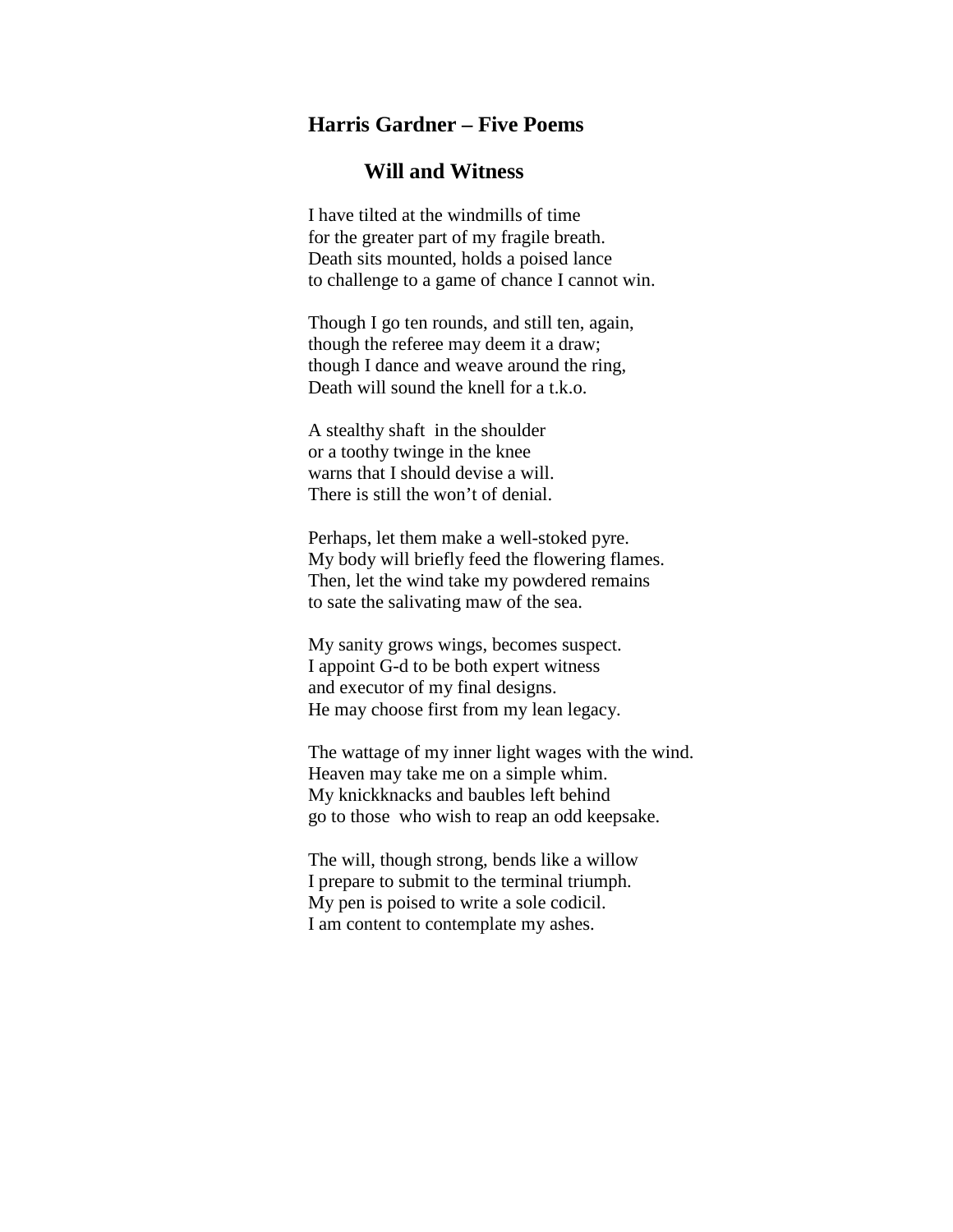# **The Wonderland Train Is Arriving**

 Attention, slow transit travelers! The next warehouse on wheels to Never-land will arrive shortly, eventually, perhaps never. If you do not wish to wait, then you may board the next scheduled transit that may arrive approximately on time.

Wait! Let's back this up. Insert, " transit to Wonder." Wonder-light, wander lightly. White bread is porous, full of air. Will this ever return, get back on track? Wishful thinking on your part. Where is this going? You can't get there the way this is rolling along. This may be air-lite, big wind.

Don't vote for your local rascal. Vote for the environment! "All we are saying, is give Earth a chance." That's the ticket! Want to be my running mate? We'll do one of those cross-country train campaigns, cast a line at every whistle stop. If you want to be saved, step this way, unless you prefer to wait at the end of the line.

 "This train is bound for glory" if a miracle gets us elected. We all roll somewhat merrily along, more or less willing passengers of time. I'm sorry, my time is up. Be happy yours isn't. Please deposit \$150 in the pay phone. Sorry, I haven't got change. Oh , well, better luck on your next dime.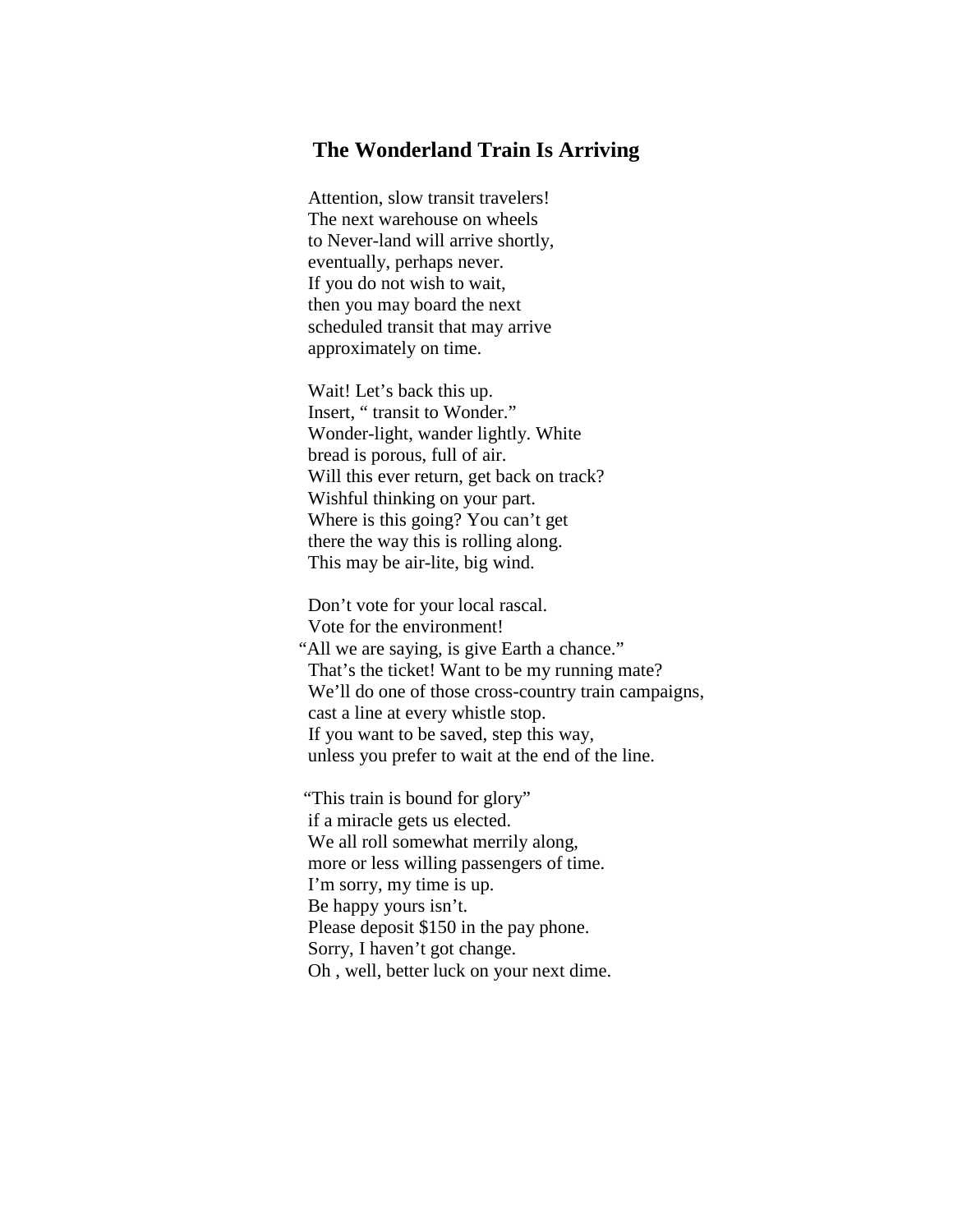#### **Shoestring**

"Trust me. The world is run on a shoestring."-  *In Shadow Trail from Hard Times* by John Ashbery

Heaven waits for some of us to call. You vow that you reach an over-loaded line. You are busy vying to survive on the proverbial shoestring and prayer.

The over-worked shoelace breaks. If you ignore it, the footwear falls off, perhaps in pursuit of a bus. For lack of a shoe, you miss that crucial power point presentation.

You don't close the must-or-bust deal. Now, you don't know the hour of your next meal, The overdue rent hangs like a sword or noose.

The game master offers door number two. You refuse. You have one stance to choose. You turn to the audience for a life line, but only shadows occupy the seats.

This is someone else's semblance of reality. A surreal fog descends on your mind's city. The street lamps are snuffed. Most folk are snug, snuffling in their serial dreams.

Your muffled scream ripples the night's seam. Your frayed life twirls on a string. You dash into the dust-shrouded booth, your new-found cathedral.

You fish through your pockets for substance. The cloud-filtered moon reveals lint, a lifesaver, and a somewhat useless Canadian dime. A miracle dial tone! You punch the grimy numbers.

The staccato notes seem fore-told.. The coin drops through and disappears. You limp in your one shoe down the vacant avenue. Your frantic eyes scan the concrete for a sign.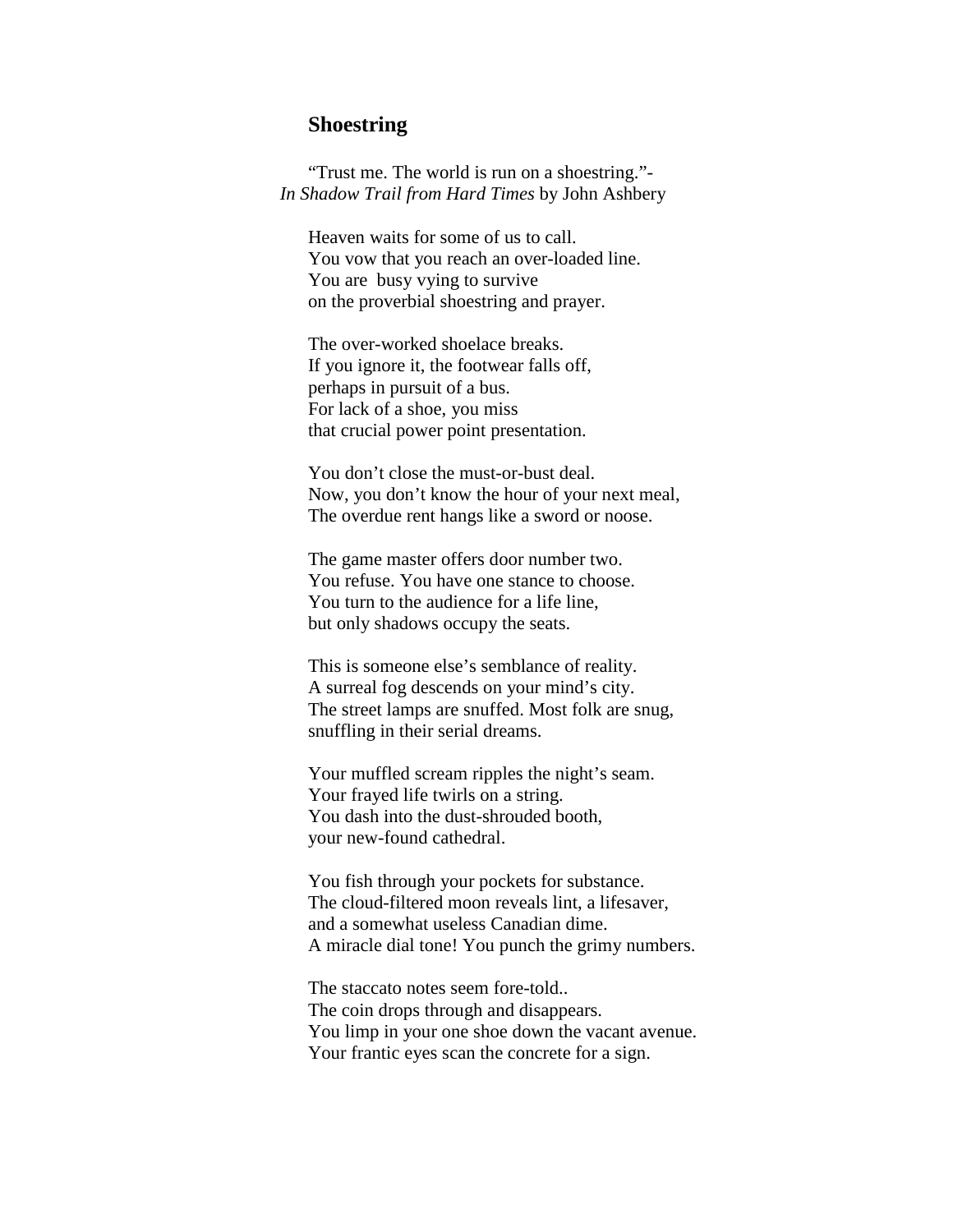Mirabile dictu, a dollar flutters on a vagrant breeze. You give chase and seize emptiness. Hope drifts into a teeming sewer. Still you muscle on, although a bit more poor.

#### **White Rose**

Declining rays halo me. Flesh tones drain from picture frame. All worldly possessions are at risk. The wager this last hand is poetry. Night wrestles day's ardent disk. The prize, my mortality.

 Sleep ends the vigil of family and lingering friends who stood sentry with leaden eyes dreading my predicted demise.

My vision clears leaving my face fixed in a look of eternal surprise. Mouth forms an imperfect *O.*

Through the light-fringed window, an iron door hovers, clinging to a single hinge. A rainbow glimmers in the entrance.

So, what could I do but follow my soul-guide through the multi-hued arch. Parched throat yearns for the pitcher of ice left behind with shriveled remains.

With my passage, the colors dissolve to dust. The stark sun burns all promise of rain. Crumbling sandstone steps warn my sole course through relentless naked terrain.

Lower, ever lower, constricting spiral leads laggard blistered feet. I concede the need to repent: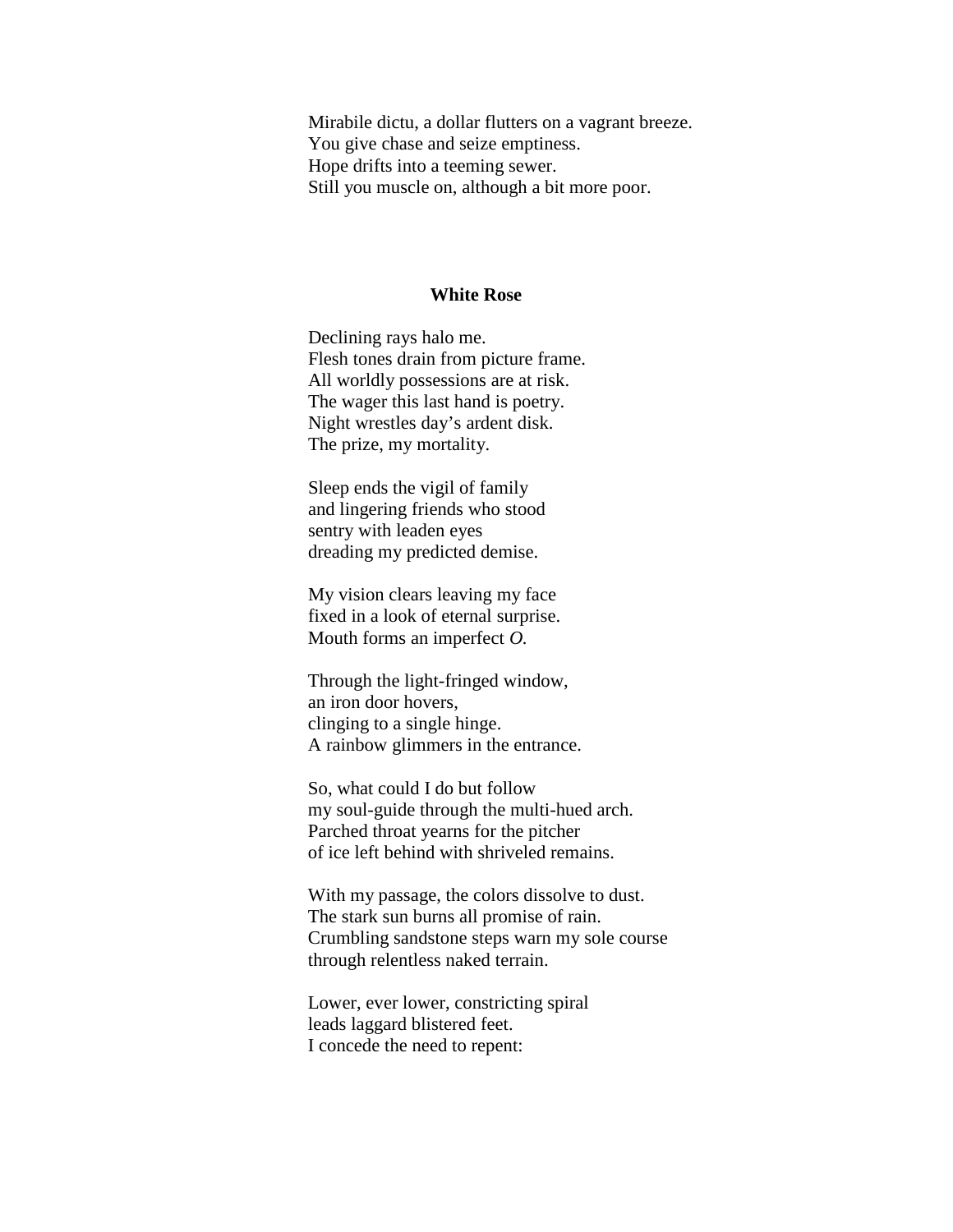Fine works I find insufficient; seeking perks for constrained good deeds. Small acts of charity replaced grand gestures of philanthropy. I walked a tightrope between saint and sinner. A willing heart was much desired.

Ah, now the ranks of steps grow thinner. Now, I am confined in a bleak hall. Night surges within towering walls. Pale stars cast starving light. Hope flutters weary wings and drops, silent.

Eyes alight on a frail table prepared with paper and antique pen. A lop-sided chair summons, I sit.

My thirst disappears, I yearn to write. Ah, no! Pages turn to dust at lightest touch. The pen is a desert, no ink. This much I can do, I can think.

My memory reviews King David's psalms; Ovid's perfectly measured *Amores;* leaps to Shakespeare's immortal sonnets; fallen angels of *Paradise Lost*.

Nightingale sings unbounded notes. Sight of shimmering sand palace unsettles. Sexton's soul-baring words make me weep. I linger by woods lying deep in snow. Dickinson notes that I'm no-body. Wordsworth worries that I wander lonely.

How to escape my windless waste land, What further cost will it demand? Memory refines my own body of work; continues to explore unknown lines.

My brain sculpts and shapes new verse to savor and rehearse. I almost fail to discern a strange event.

A white rose takes root in air. No sun or rain sustains it. I marvel as the unclothed sky appears.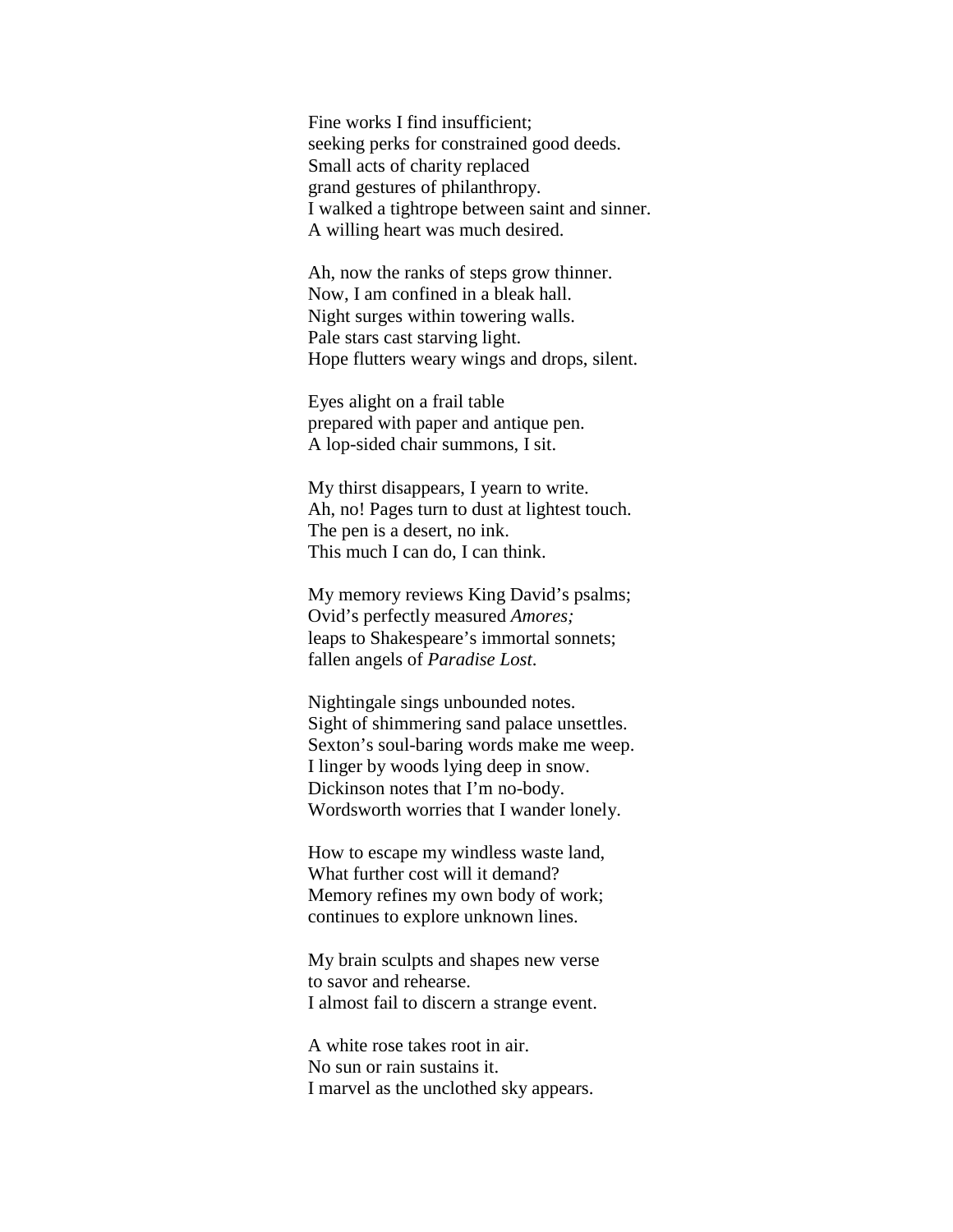As if to recall a meandering mind, marble stairs materialize. Thoughts and sentence end. I begin to ascend.

#### **Time- Sensitive**

This male is time-sensitive. This letter has a tear in it, a rain drop smudge. No doubt. it is sensitive, too. It senses its transience, its brief transit on the daily stage.

Perhaps that should read*, page.* So, then someone reads it. What, then, of the message? The dressage is formal. Introductions are in proper form. The body is casual. The end is evident. Eventually, all must come to a close; but not here, not yet.

Breath proposes a century. Time insists on a compromise. All right, then, two hundred years, a brief flicker measured with eternity. It's all relative. Even the relatives agree. If the letter is lost, will it cost a kingdom? Perhaps, perhaps not.

Some unsolicited advice: Get a sturdy horse. Let the wind chase you in second place. The steed knows the route. Let the noble beast lead. If need be, you can follow on foot.